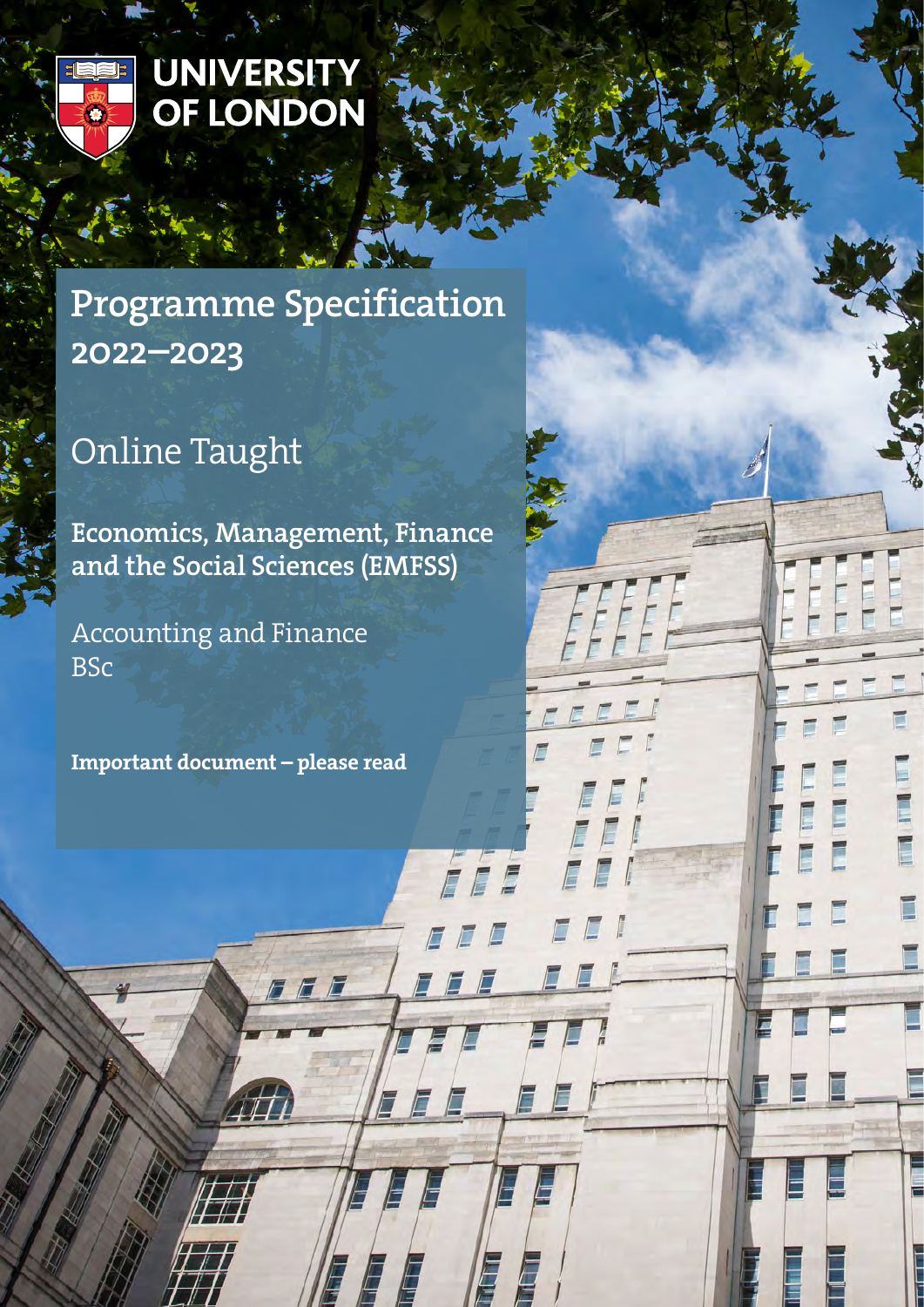### Table of Contents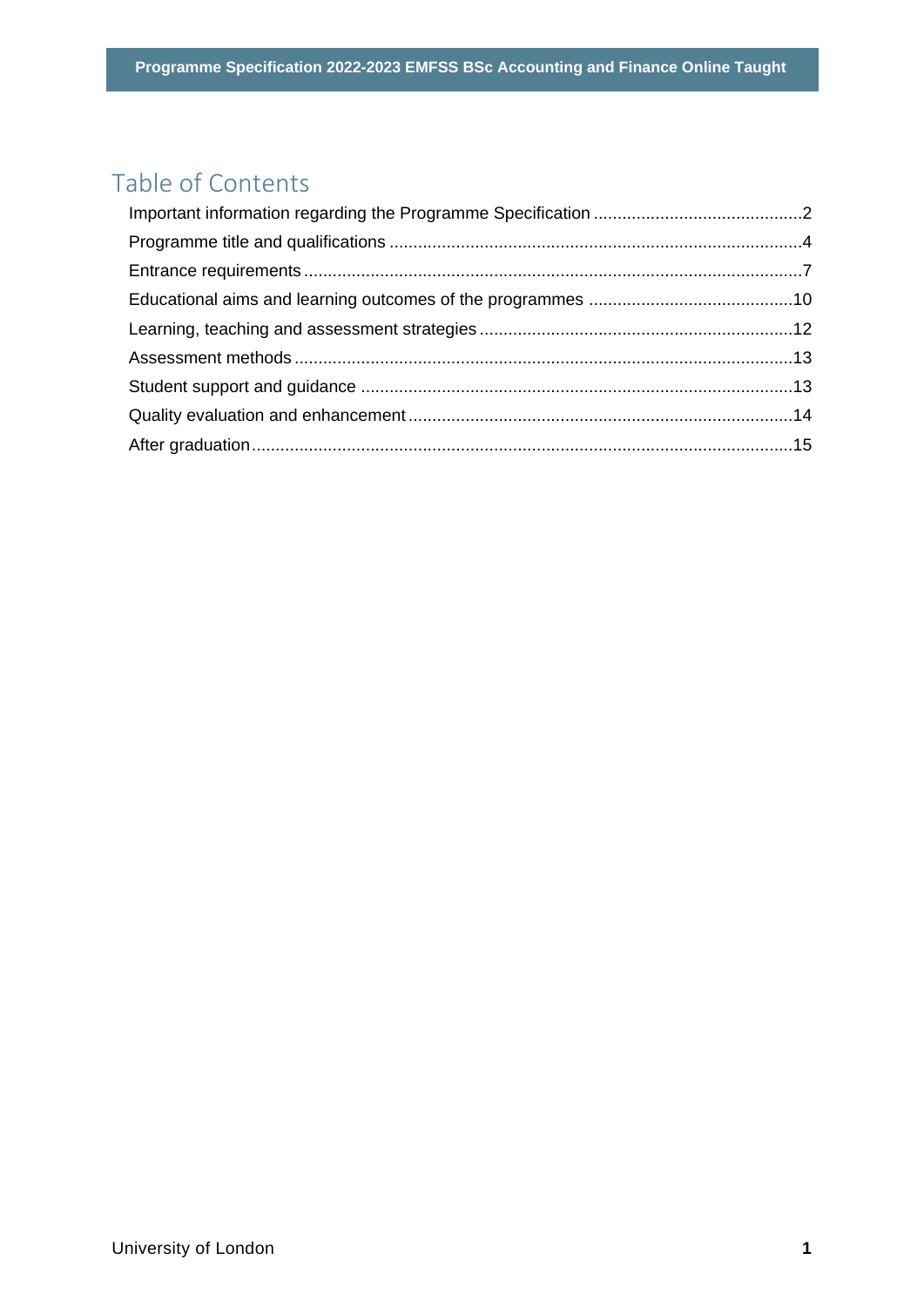## <span id="page-2-0"></span>**Important information regarding the Programme Specification**

#### **About this document**

#### Last revised 04 May 2022

The Programme Specification gives a broad outline of the structure and content of the programme, the entry level qualifications, as well as the learning outcomes students will achieve as they progress. Some of the information referred to in a programme specification is included in more detail on the University of London website. Where this is the case, links to the relevant webpage are included.

Where links to external organisations are provided, the University of London is not responsible for their content and does not recommend nor necessarily agree with opinions expressed and services provided at those sites.

If you have a query about any of the programme information provided, whether here or on the website, registered students should use the *ask a question* button in the [student portal](https://my.london.ac.uk/) otherwise the *Contact Us* button on each webpage should be used.

#### **Significant changes made to the programme specification 2022-2023:**

Internet access and computer specification requirements have been updated.

#### **Terminology**

The following language is specific to the EMFSS BSc Online Taught degree programme:

**Course**: Individual units of the programme are called courses. Each course is a selfcontained, formally structured learning experience with a coherent and explicit set of learning outcomes and assessment criteria.

**New:** Either as 'new course' or 'new credit'**.** A course which you have never previously registered for.

**Prerequisite:** A course that you must register and complete live sessions for before you are permitted to complete the teaching for another course.

**Corequisite:** A course that you must register and complete the live session for either before or at the same time as another course.

**100 level / 200 level / 300 level:** In the context of UK higher education, the Framework for Higher Education Qualifications (FHEQ) levels are as follows:

100 courses are equivalent to FHEQ Level 4

200 courses are equivalent to FHEQ Level 5

300 courses are equivalent to FHEQ Level 6

**Online Taught:** The qualifications awarded under these regulations are taught online only. You will receive advice via your virtual learning environment (VLE) from a class teacher.

**VLE**: Your virtual learning environment where you access your learning materials, live sessions. We may also refer to this as Digital Campus.

**Study session:** The academic year is split into two study sessions. You will register for each study session independently.

**Teaching block:** Each study session is split into two ten-week teaching blocks.

**Student Success Advisor**: Will provide advice and guidance throughout your programme.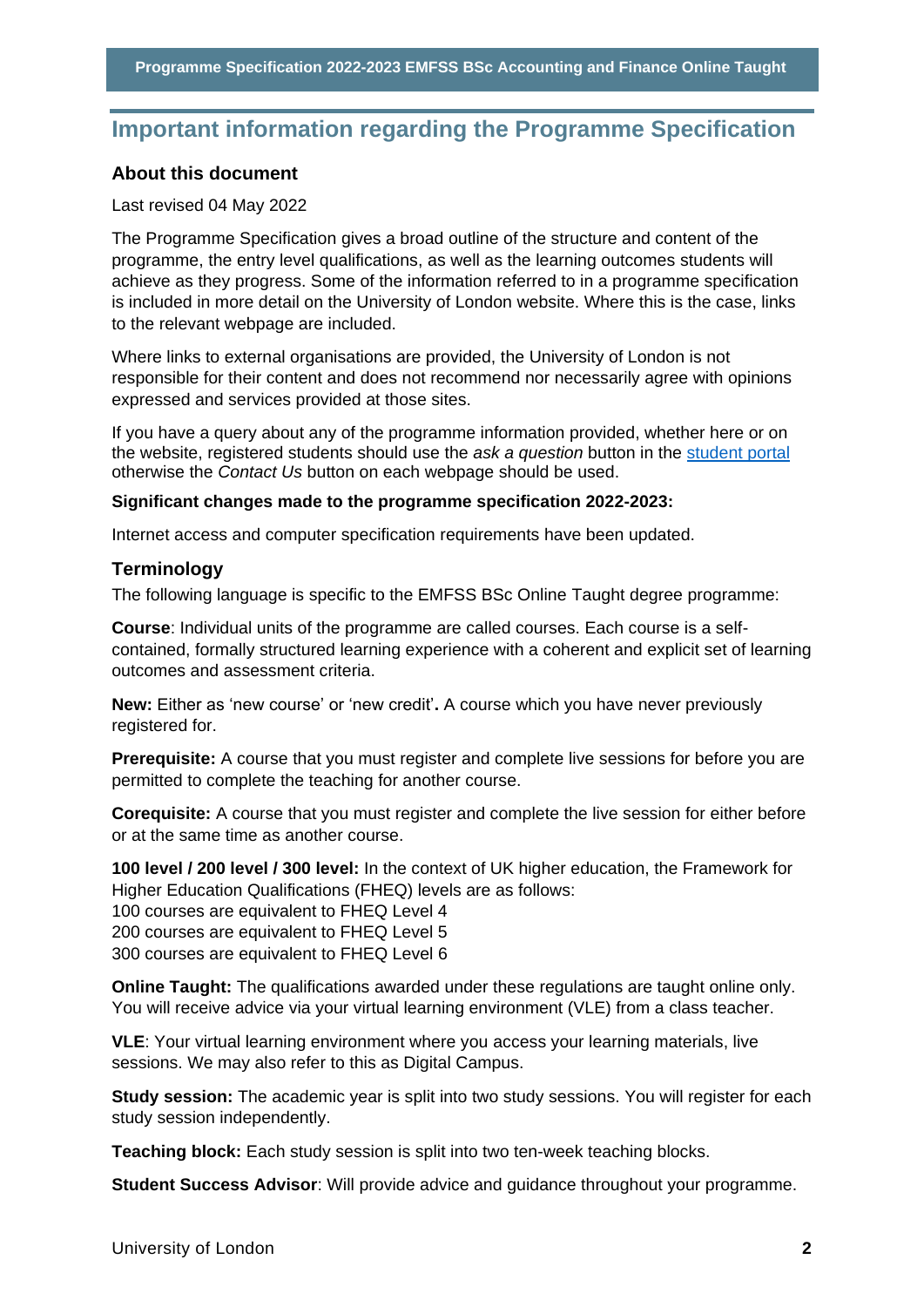**P Class teacher**: Will facilitate live, online teaching sessions.

**Live sessions**: A compulsory element of your teaching accessed on the VLE.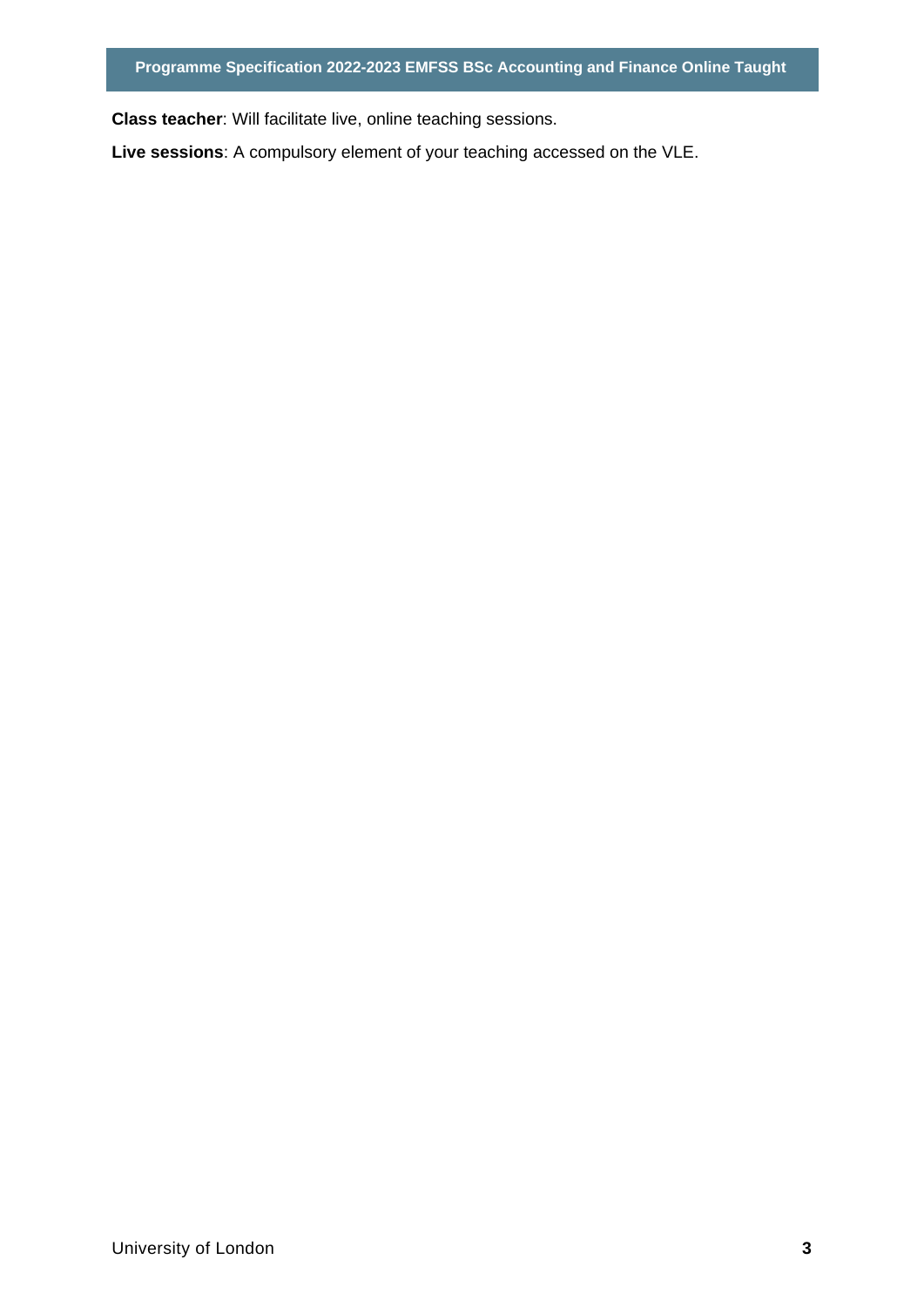## <span id="page-4-0"></span>**P Programme title and qualifications**

Undergraduate degrees of the University of London are awarded with Honours. The award certificate will indicate the level of the academic performance (Honours) achieved by classifying the award. The classification of the degree will be based on the ratified marks from the completed assessments.

The standard classification system for Bachelor's degrees with Honours is:

First-Class; Upper Second-Class; Lower Second-Class; Third-Class.

A Pass Degree is a degree without Honours.

Specific rules for the classification of qualifications are given in the [Programme](https://london.ac.uk/current-students/programme-documents/regulations)  [Regulations,](https://london.ac.uk/current-students/programme-documents/regulations) under Scheme of Award.

#### **Programme title**

Accounting and Finance

#### **Qualifications**

Bachelor of Science in Accounting and Finance

#### **Exit qualifications**

- Diploma of Higher Education in Accounting and Finance
- Certificate of Higher Education in Social Sciences

An exit qualification is an intermediate qualification, for which the student may not have registered at the outset but which may be awarded on completion of specific modules/courses (or credit accumulated) in a longer programme of study, if the student leaves the programme.

Exit qualifications are awarded at the discretion of the Board of Examiners and once a student has accepted an exit qualification they will not normally be permitted to continue their study of the same award with the University of London.

#### **Individual courses**

There is no provision for individual courses of the programme to be studied on a stand-alone basis.

#### **Notes**

The BSc degree in Accounting and Finance is available through a 12 course Standard Route and a 9 course Graduate Entry Route.

#### **Qualification titles may be abbreviated as follows:**

Bachelor of Science – BSc

Diploma of Higher Education in Accounting and Finance – DipHE

Certificate of Higher Education – CertHE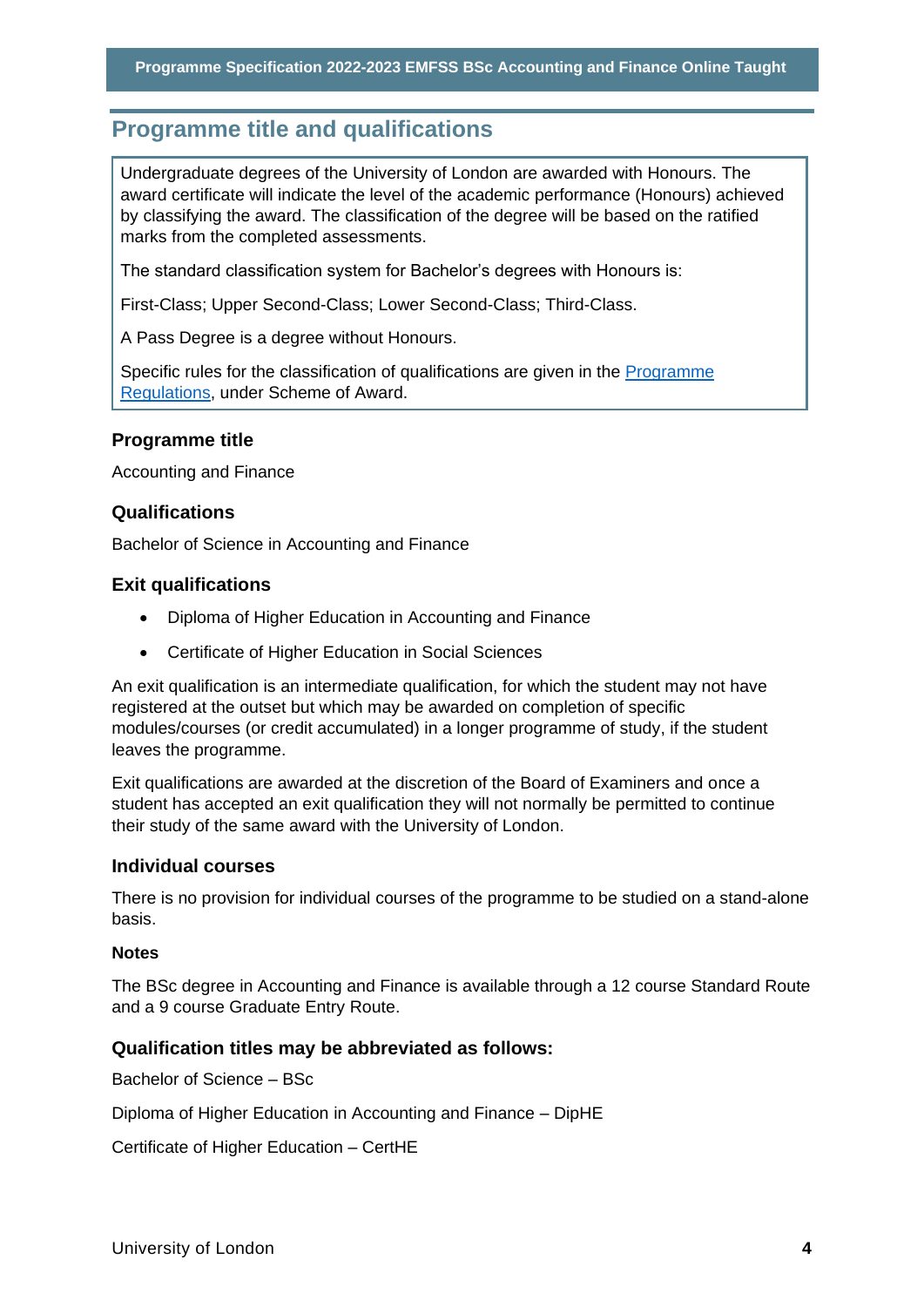#### **P Level of the programmes**

The Framework for Higher Education Qualifications of UK Degree-Awarding Bodies (FHEQ) forms part of the UK Quality Code for Higher Education of the [Quality Assurance](http://www.qaa.ac.uk/en)  [Agency for Higher Education](http://www.qaa.ac.uk/en) (QAA).

The qualifications are placed at the following Levels of the Framework for Higher Education Qualifications (FHEQ):

| • Bachelor of Science degree (BSc)         | Level 6 |
|--------------------------------------------|---------|
| • Diploma of Higher Education (DipHE)      | Level 5 |
| • Certificate of Higher Education (CertHE) | Level 4 |

#### **Relevant QAA subject benchmarks group(s)**

See the [QAA website](http://www.qaa.ac.uk/) for information

**[Accounting](https://www.qaa.ac.uk/docs/qaa/subject-benchmark-statements/subject-benchmark-statement-accounting.pdf?sfvrsn=da39c881_7)** 

**[Finance](https://www.qaa.ac.uk/docs/qaa/subject-benchmark-statements/subject-benchmark-statement-finance.pdf?sfvrsn=f8f3c881_7)** 

**Awarding body**

[University of London](http://www.london.ac.uk/)

#### **Registering body**

[University of London](http://www.london.ac.uk/)

#### **Academic direction**

[The London School of Economics and Political Science \(LSE\)](http://www.lse.ac.uk/home.aspx) 

#### **Accreditation by professional or statutory body**

Graduates of the BSc Accounting and Finance and BSc Finance degrees who wish to continue their studies towards professional accreditation in the financial or accounting professions can benefit from 'fast track' agreements with one or more of the professional bodies listed below. See the organisations' websites or contact them directly for details:

[The Institute of Chartered Accountants in England and Wales](http://careers.icaew.com/) (ICAEW) [The Institute of Singapore Chartered Accountants](http://isca.org.sg/) (ISCA) [Association of Chartered Certified Accountants](http://www.accaglobal.com/uk/en.html) (ACCA) [Chartered Institute of Management Accountants](http://www.cimaglobal.com/) (CIMA)

#### **Language of study and assessment**

English

#### **Mode of study**

Flexible and online study

#### **Programme structures**

The Economics, Management, Finance and the Social Sciences programmes are comprised of courses. Each course is referred to as a '100 course', '200 course' or '300 course',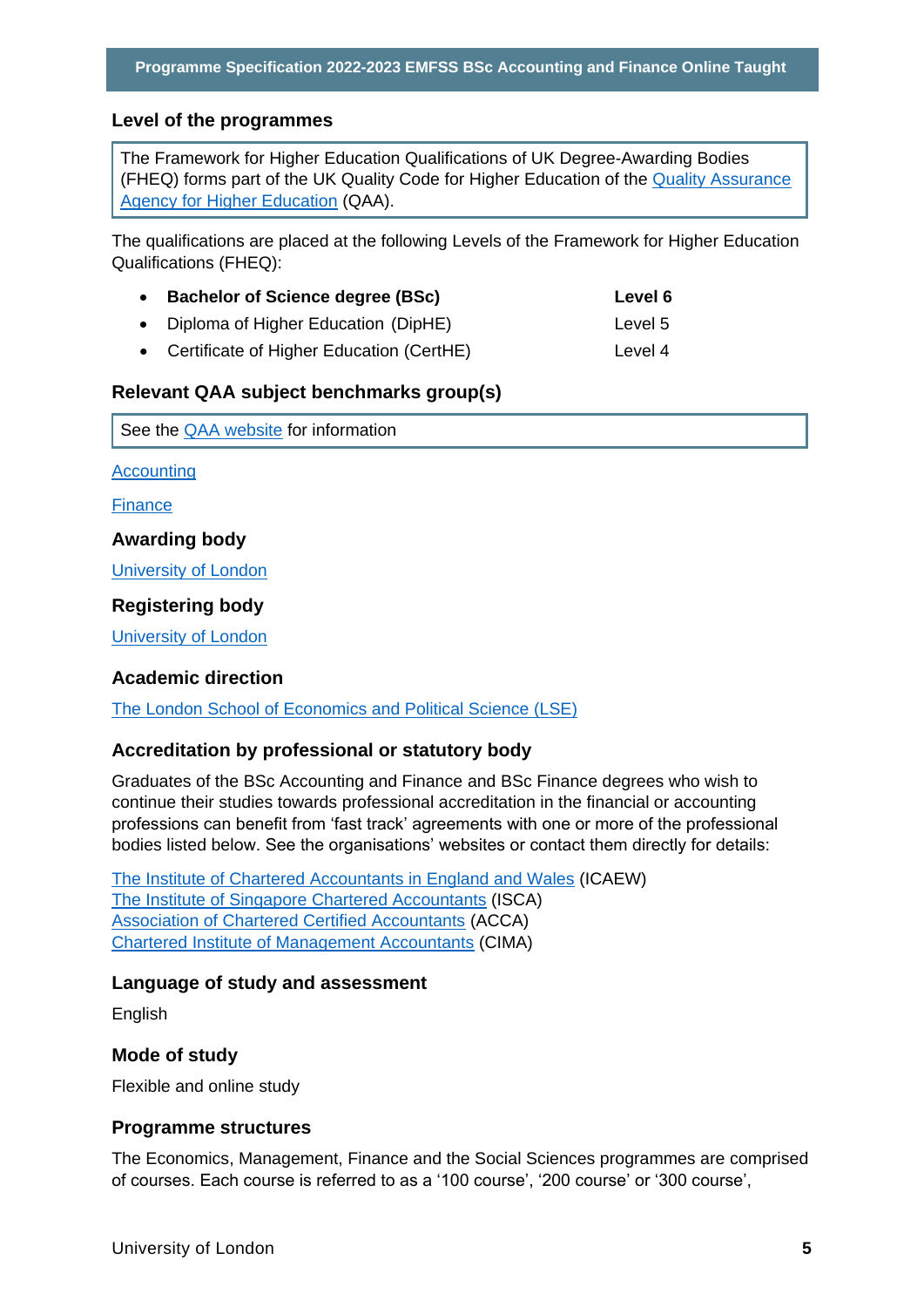corresponding to the following levels of the Framework for Higher Education Qualifications (FHEQ):

- 100 courses are placed at FHEQ Level 4
- 200 courses are placed at FHEQ Level 5
- 300 courses are placed at FHEQ Level 6

Where half courses are indicated, two half courses are equivalent to one full course in terms of structure. For each programme, some courses are compulsory, whilst others can be selected from lists of options called 'selection groups'.

The current structure can be found on the programme's [Structure](https://onlinecourses.london.ac.uk/undergraduate/accounting-finance-degrees/accounting-finance/) page on the University of London website.

Where a student satisfies certain conditions, transfer may be permitted between different degrees and routes.

To be considered for the qualification of a BSc honours degree in the field of Economics, Management, Finance and the Social Sciences:

- For degrees through the Standard Route a student must have attempted 12 full courses and must have passed with a mark of 40 or above at least eleven full courses.
- For degrees through the Graduate Entry Route a student must have attempted and passed, with a mark of 40 or above nine full courses.

#### **Maximum and minimum periods of registration**

The maximum and minimum period of registration, from a student's effective date of registration, are:

|                                   | <b>Minimum</b>        | <b>Maximum</b> |
|-----------------------------------|-----------------------|----------------|
| <b>BSc (Standard Route)</b>       | Three years*          | Six years      |
| <b>BSc (Graduate Entry Route)</b> | Two and a half years* | Six years      |

\*This period may vary if recognition of prior learning is permitted.

Study materials are made available after registration and on payment of the applicable fee.

#### **Credit value of courses**

Further information about the credit systems used by universities in the UK and Europe is provided by the [Quality Assurance Agency](http://www.qaa.ac.uk/en) and the [European Credit Transfer and](http://ec.europa.eu/education/resources/european-credit-transfer-accumulation-system_en.htm)  [Accumulation System.](http://ec.europa.eu/education/resources/european-credit-transfer-accumulation-system_en.htm)

Where credits are assigned to each course of a programme, credit indicates the amount of learning carried out in terms of the notional number of study hours needed, and the specified Frameworks for Higher Education Qualifications of UK Degree-awarding Bodies (FHEQ) credit level indicates the depth, complexity and intellectual demand of learning involved. The details below indicate the UK credits and the European Credit Transfer and Accumulation System (ECTS) values.

For the Economics, Management, Finance and the Social Sciences suite of programmes, credits are assigned to the courses as follows: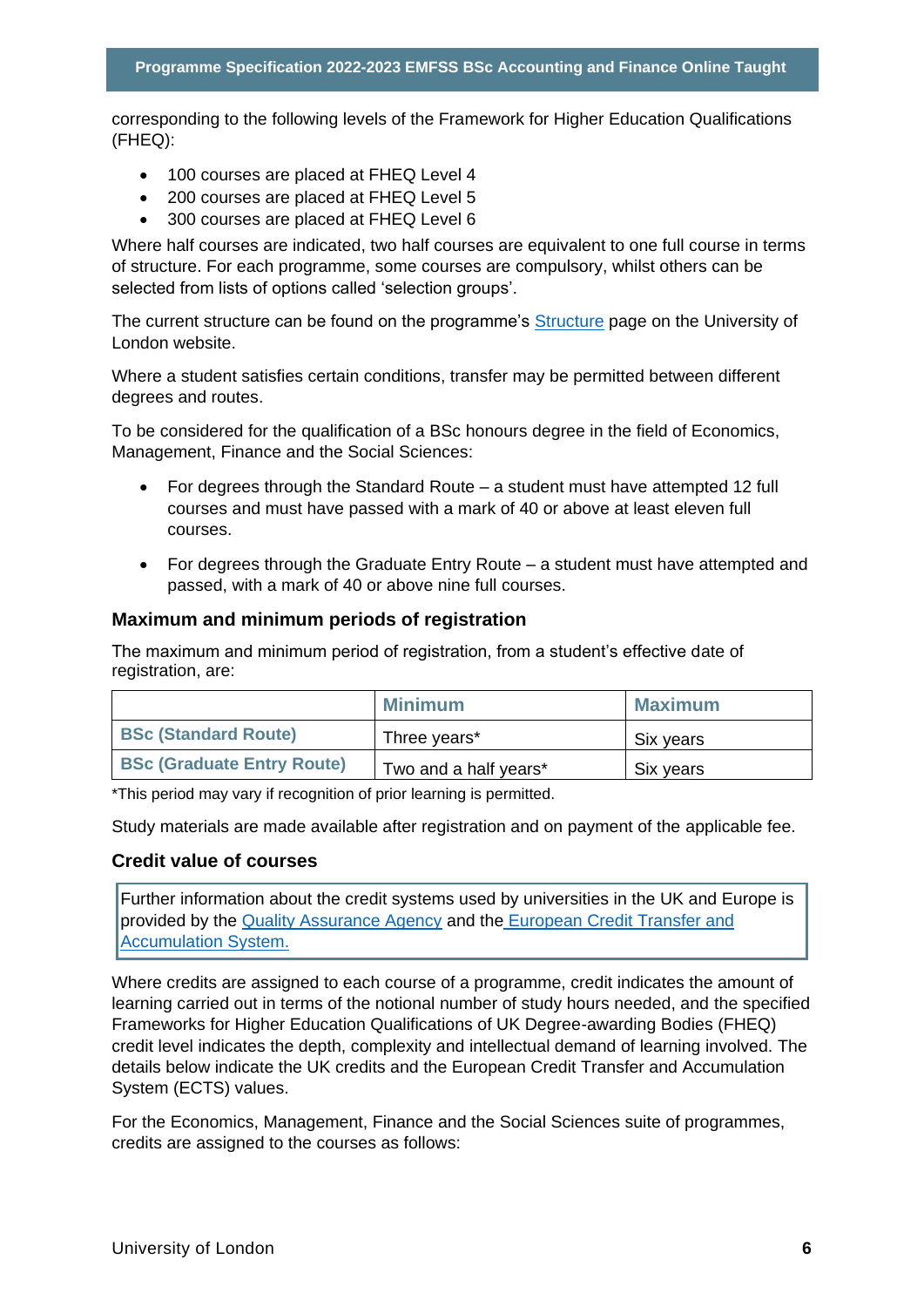- 30 UK credits or 15 ECTS credits for a full course at level 4, or 15 UK credits or 7.5 ECTS credits for a half course at level 4
- 30 UK credits or 15 ECTS credits for a full course at level 5, or 15 UK credits or 7.5 ECTS credits for a half course at level 5
- 30 UK credits or 15 ECTS credits for a full course at level 6, or 15 UK credits or 7.5 ECTS credits for a half course at level 6

One UK credit equates to a notional ten hours of study.

#### **Recognition of prior learning**

Recognition of prior learning is a generic term for the process by which we recognise and, where appropriate, award credit for learning that has taken place elsewhere, before entry onto this programme of study.

Where the prior learning covered a similar syllabus to a module/course studied elsewhere, credit will be awarded as if you took the University of London module/course.

See the [General Regulations](https://london.ac.uk/current-students/programme-documents/regulations) (Section 3) and [Programme Regulations](https://london.ac.uk/current-studentsprogramme-documents/regulations) for more rules relating to prior learning.

Details on [how to apply for RPL](https://london.ac.uk/applications/how-apply/recognition-prior-learning/recognition-and-accreditation-prior-learning-0) can be found on our website

This programme allows recognition of prior learning (RPL). A student studying a degree through the Standard Route may apply for RPL for up to four 100 courses. A student studying a degree through the Graduate Entry Route may apply for RPL for up to one 100 course named on the degree structure.

To be eligible to apply for RPL a student must provide evidence to the University that they have already passed examinations that equate in level, content and standard to the 100 course(s) that form part of the programme. The qualification must have been awarded within the past five years preceding the application. If a student is awarded RPL they do not have to take that particular 100 course as part of their degree.

#### <span id="page-7-0"></span>**Entrance requirements**

We consider qualifications from around the world. Details are available [here](https://london.ac.uk/applications/how-apply/am-i-qualified) and in the [Qualifications for Entrance](https://london.ac.uk/entrance-qualifications) schedule

The full list of [EMFSS programmes](https://london.ac.uk/lse#apply-now) can be found on our website. Entrance requirements are set out in detail under the 'Requirements' tab for each programme.

Applicants must submit an application in line with the procedures and deadlines set out on the [website.](https://london.ac.uk/applications/how-apply)

All entrance requirements are set out in detail on the programme page under the Requirements tab.

#### **General Entrance requirements for undergraduate degrees**

**Age:** 

Applicants must normally be at least 17 years of age on or before 30 November in the year of initial registration.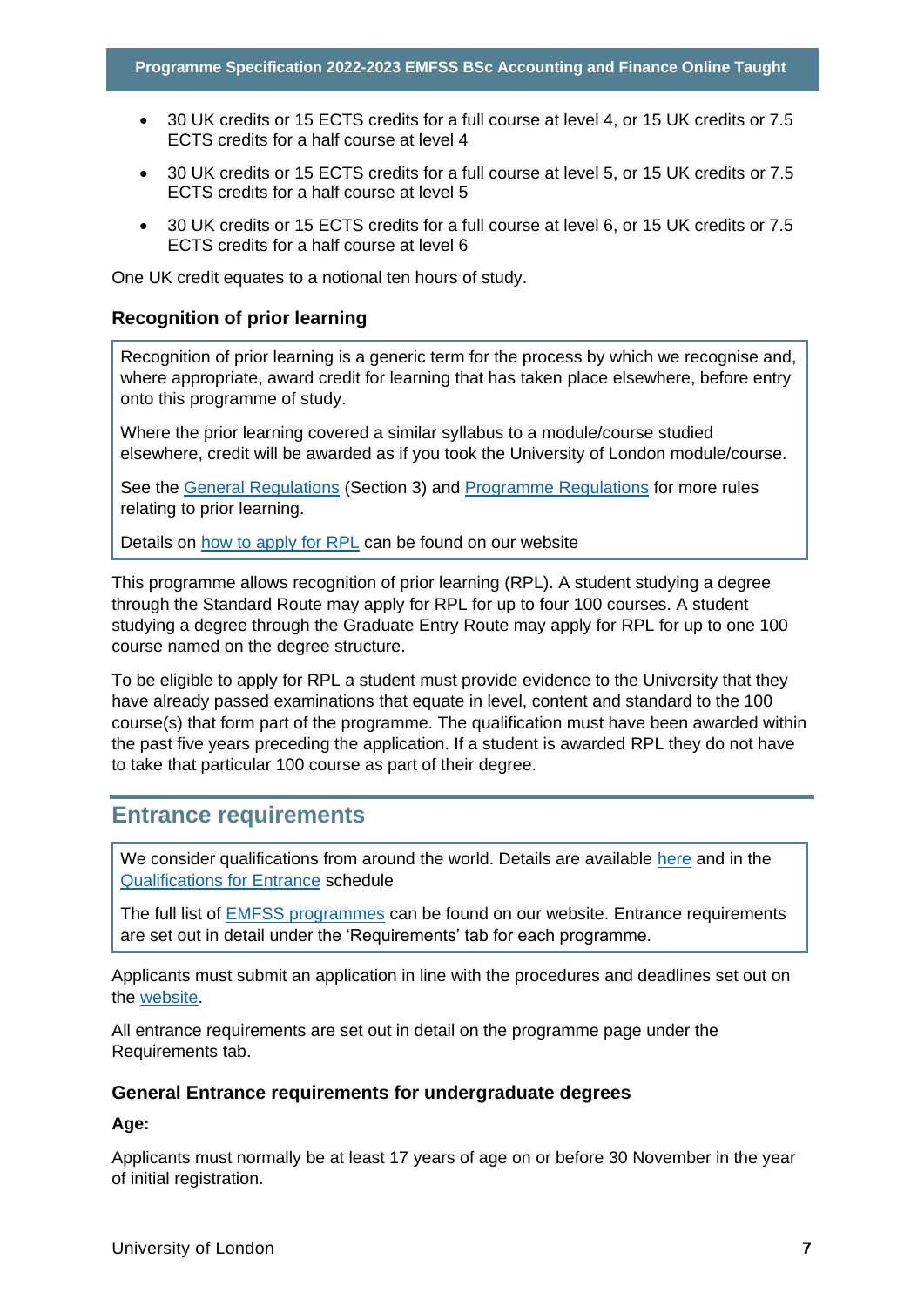#### **P Qualifications:**

Applicants must

- have passed qualifications that satisfy category G in the Qualifications for Entrance schedule.
- meet any additional programme specific entrance requirements; and
- satisfy English language requirements.

#### **Entrance requirements for the Graduate Entry Routes to the undergraduate degrees**

#### **Age:**

Applicants must normally be at least 17 years of age on or before 30 November in the year of initial registration.

#### **Qualifications:**

Applicants must

- have successfully completed a full undergraduate degree or postgraduate qualification from an acceptable institution
- meet any additional programme specific entrance requirements; and
- satisfy English language requirements.

Applicants with professional qualifications and professional memberships will be considered on an individual basis.

The [Qualifications for Entrance schedule](https://london.ac.uk/entrance-qualifications) can be found on the University of London website.

#### **English language requirements**

Applicants must satisfy the English language requirements for the programme. These are set out in detail on the programme page under the Requirements tab for each programme.

Additional information on English language proficiency tests are given on the [website.](https://london.ac.uk/applications/how-apply/english-requirements)

Where an applicant does not meet the prescribed English language proficiency requirements but believes that they can demonstrate the requisite proficiency for admission the University may, at its discretion, consider the application.

#### **Internet access and computer specification**

Students will require regular access to a computer with an internet connection to use the University of London's online resources and systems.

The computer must have at least the following minimum specification:

- Windows: 7, 8, and 10 on 64-bit platforms (Windows 10 recommended)
- macOS: OS X 10.14 and higher
- CPUs newer than 2011 (Intel Sandy Bridge or newer)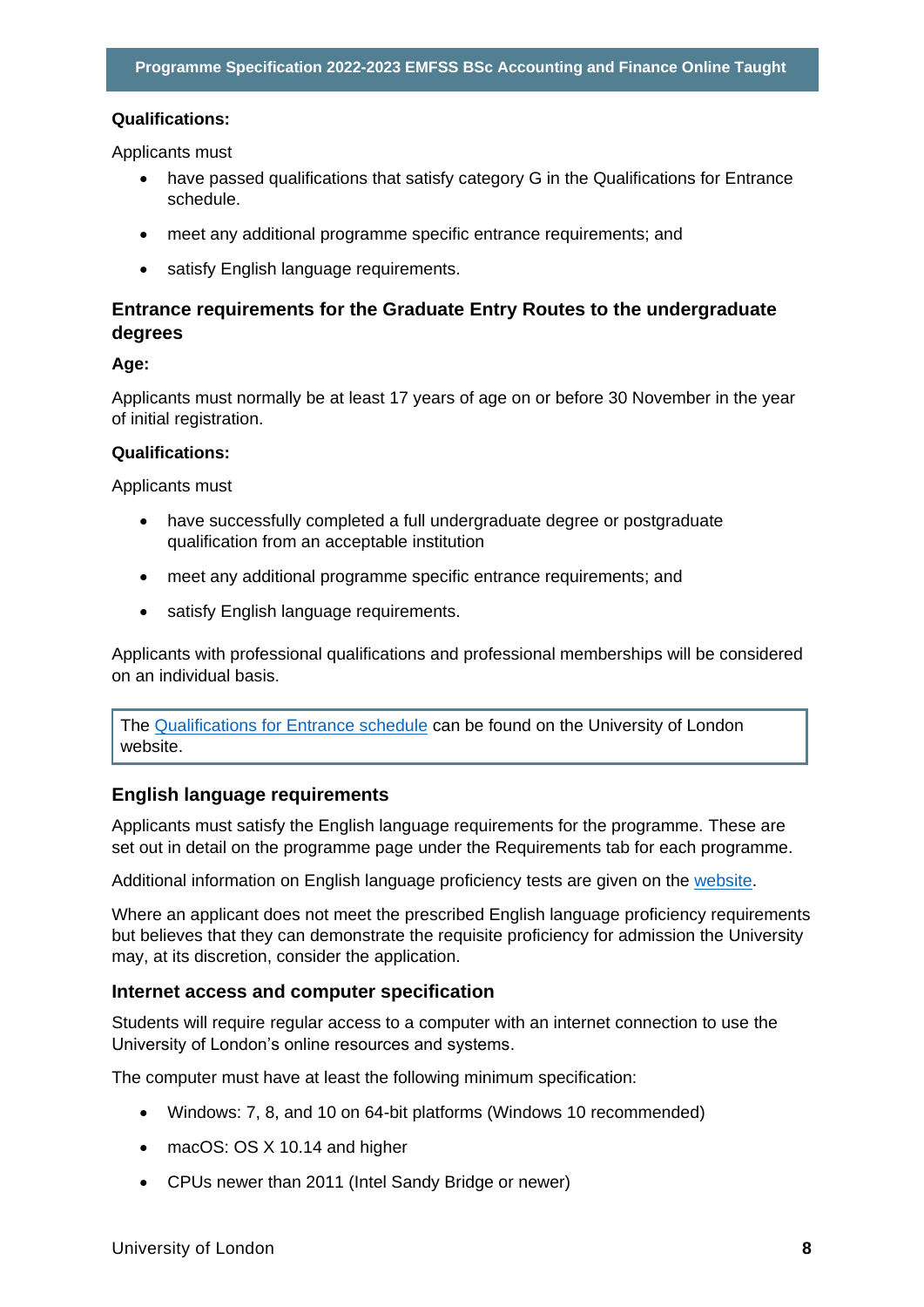- OpenGL 2.0 graphics driver
- Local storage for the recording of proctored examinations (75MB per hour)
- Web camera & microphone (internal or external)
- A steady hardwired internet connection requires speeds no less than (Note: A hardwired connection is strongly recommended):
	- o 10 MB/S download & 5 MB/S upload;
- Wired headset and phone (mobile or landline);

And the following applications installed:

- a word processor for Microsoft Word documents (.doc and .docx);
- a PDF reader (for example Adobe).
- Latest versions of at least two browsers downloaded onto computer
	- o Recommended: Google Chrome
	- o Note: Programs on Atrio cannot use Internet Explorer or Edge.

Students will need to perform System Compatibility Check (monthly)

Students must be able to download and install software to their Windows or MacOS device to include secure examination browsers for online assessment purposes (if offered on your programme of study)

#### **Students with access requirements**

The University of London welcomes applications from disabled students and/or those who have access requirements. The University will make every effort to provide reasonable adjustments to enable those with a disability, learning difficulty or access requirements to have the same opportunity as all other students to successfully complete their studies.

The University is committed to managing the application procedure and the programme itself to ensure that services are accessible for all students and that an inclusive environment is created. Students with a disability, or others who may need access arrangements to assist in taking examinations, should complete the relevant section of the application form, or contact the [Inclusive Practice Manager.](mailto:special.arrangements@london.ac.uk) A separate room or other arrangements may be considered.

Requests are considered by a University panel, whose purpose is to ensure that students with disabilities and/or specific access requirements are neither advantaged nor disadvantaged by such arrangements when compared with other students. These considerations remain separate from the academic selection processes.

For further information, see [Inclusive Practice Policy](https://london.ac.uk/applications/how-it-works/inclusive-practice-special-arrangements)

#### **Sources of funding and scholarships**

Information about potential sources of funding and scholarships is updated annually and where available is included in the prospectus web pages.

For further information see the [website](https://london.ac.uk/applications/funding-your-study)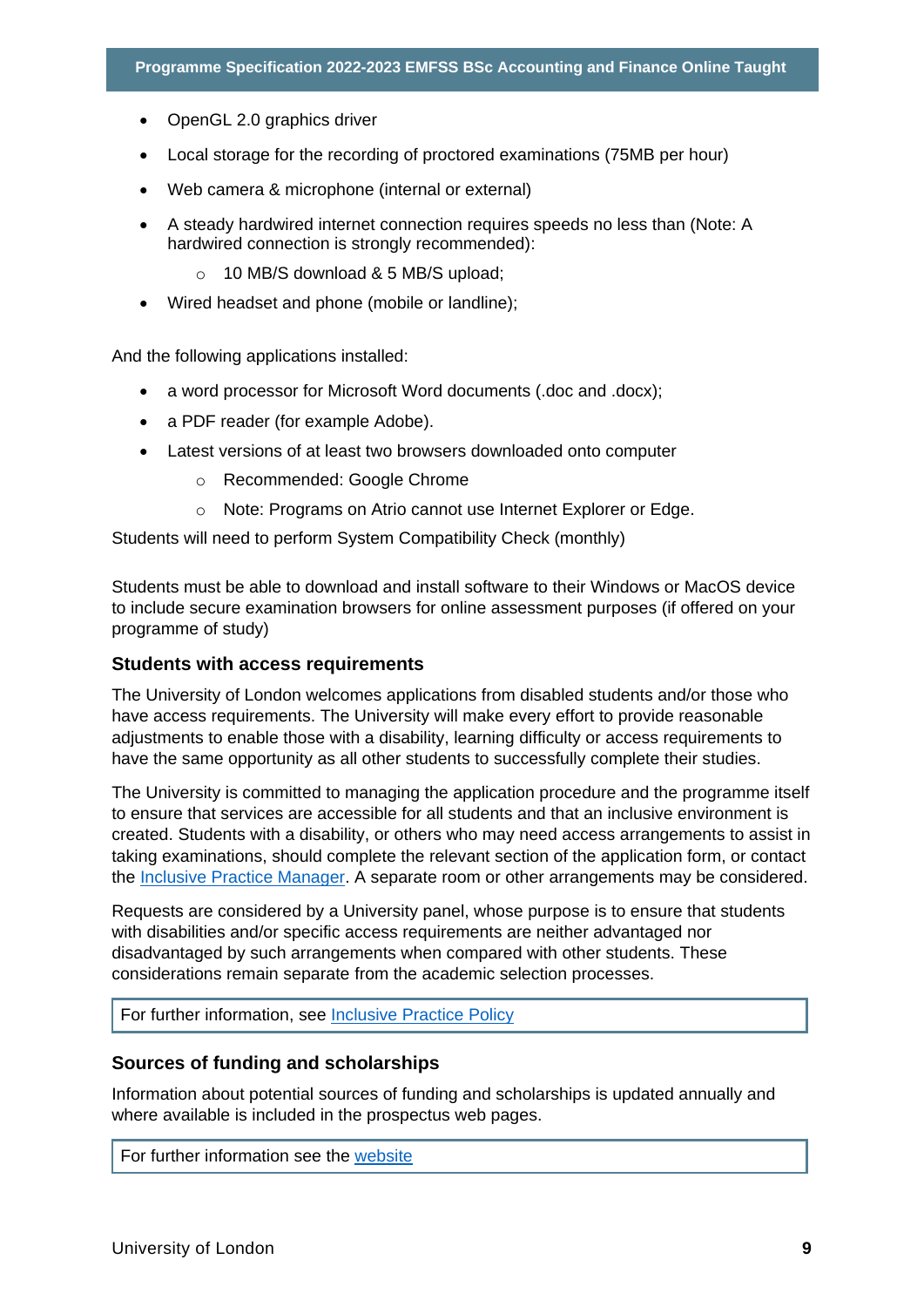## <span id="page-10-0"></span>**P Educational aims and learning outcomes of the programmes**

Each of the programmes within the fields of Economics, Management, Finance and Social Science aims to offer a challenging, flexible scheme of study invigorated by research, which advances a student's ability to develop academic and practical insights into the subjects studied. Students will be encouraged to develop a broad range of transferable and in some cases technical expertise.

Graduates of the programmes will have a sound basis for careers in a wide range of areas from major corporations to small businesses, government organisations, the voluntary sector, international organisation and the media.

Successful completion of a degree, with Honours, may allow a student to progress to postgraduate study in the degree field or a related area or to undertake further professional qualifications.

Within the programmes there is a natural progression between the levels. A student who passes the 100 courses (FHEQ Level 4) will have the essential introduction to that subject. The 200 and 300 courses (FHEQ Level 5 and 6) build on the 100 courses and provide opportunity to develop a more detailed understanding. Although the courses may not in themselves be more difficult, students will develop a greater understanding and a sophistication of thinking as they work through the courses.

The programmes aim to:

- promote independent critical and evaluative skills, and intellectual curiosity for lifelong learning;
- expand knowledge and understanding of the chosen discipline;
- promote analytical, creative and imaginative engagement with theory, research and practice in the chosen discipline;
- encourage self-development into professionally organised and interactive individuals by practicing skills of selection, assimilation and communication.

#### **BSc Accounting and Finance**

This programme aims to set accounting and finance in a broader social science framework in order to:

- provide an undergraduate education at the forefront of the international field in the study of the theory and practice of financial management, control and accountability in organisations;
- situate the study of accounting and finance in some of the various contexts within which accounting and finance professionals play a key role;
- develop in students an understanding that not only is accounting and finance as a discipline concerned with computational skill but, more importantly, it is central to the way in which both management internally, and also various stakeholders externally (including investors, lenders, customers, the government and the public) perceive, understand, and seek to change and control the nature of organisations and the ways in which resources are allocated to and by them;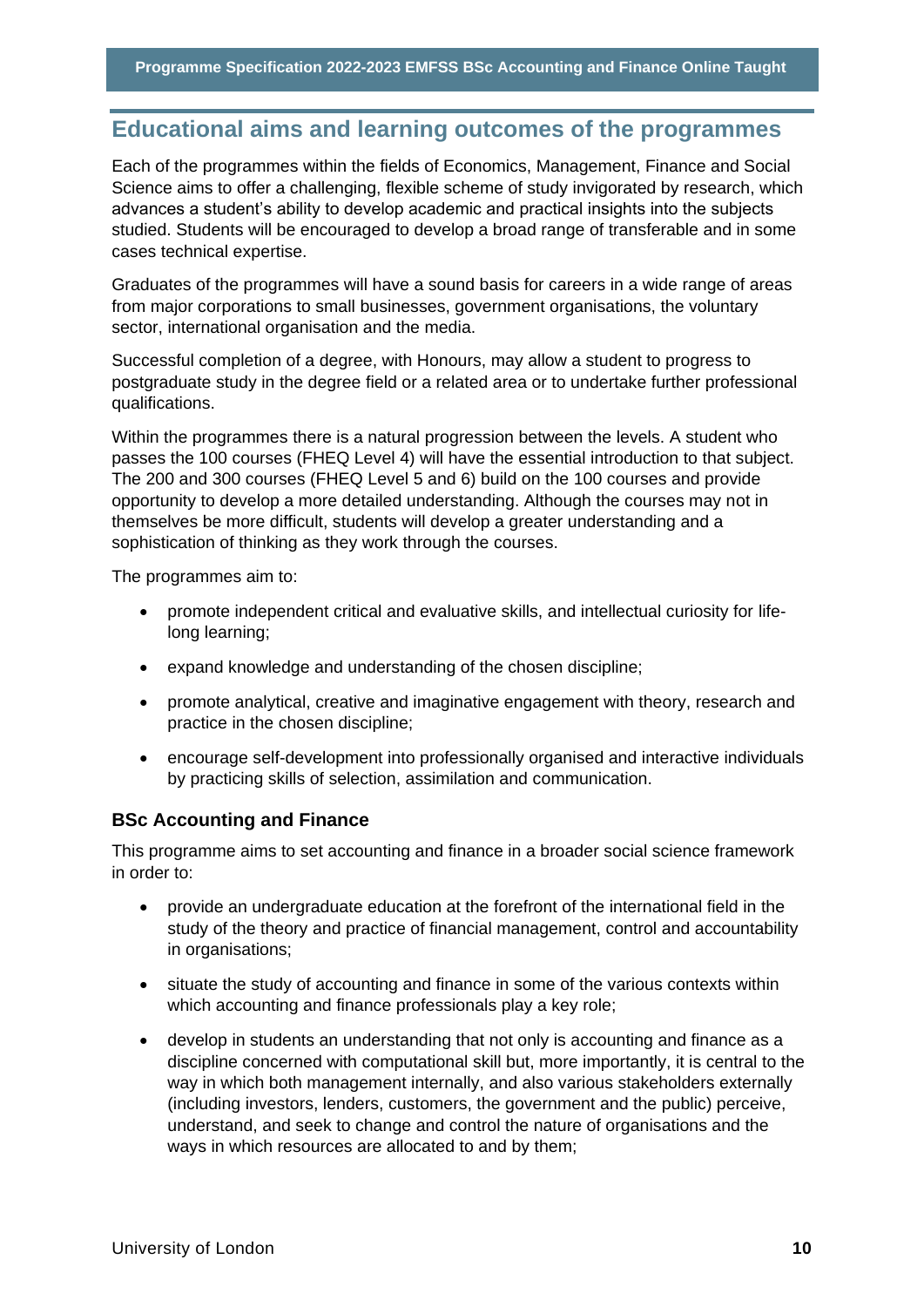- foster in students a critical and flexible approach to accounting and finance issues, within a UK and international context:
- prepare students for challenging careers in accounting and finance and related sectors, as well as for higher degrees/research.

The learning outcomes of the BSc Accounting and Finance are as follows:

#### **Knowledge and understanding;**

A student will be able to:

- communicate knowledge and understanding of several of the major contexts within which accounting operates, based on a critical evaluation of related theoretical and conceptual frameworks and of empirical evidence as to its effects;
- communicate knowledge and understanding of, and appropriate ability to use and critically evaluate, current and major alternative technical languages and practices of accounting, together with appropriate ability to apply them;
- record and summarise financial data and prepare financial statements;
- manipulate financial and other numerical data and appropriate understanding of and ability to apply mathematical and statistical concepts;
- communicate and apply knowledge and understanding of the principles of business information systems management at an appropriate level;
- analyse business activities and perform financial analyses and projections in appropriate contexts of planning, decision making and control at an appropriate level; and to recognise the limitations of these techniques;
- communicate knowledge and understanding of financial management, risk and the operation of financial markets at an appropriate level, based on critical evaluation of theories and empirical evidence.

#### **Intellectual and cognitive skills;**

A student will be able to:

- locate, extract, analyse and draw reasoned conclusions from multiple sources (including electronic sources) of appropriate literature and relevant data and acknowledge and reference sources appropriately;
- critically analyse arguments:
- assimilate and lucidly evaluate alternative views.

#### **Transferable skills;**

A student will be able to:

- communicate effectively in a written context;
- use information technology (spreadsheets, word-processing and online databases) appropriately;
- organise information, and to assimilate and evaluate competing arguments;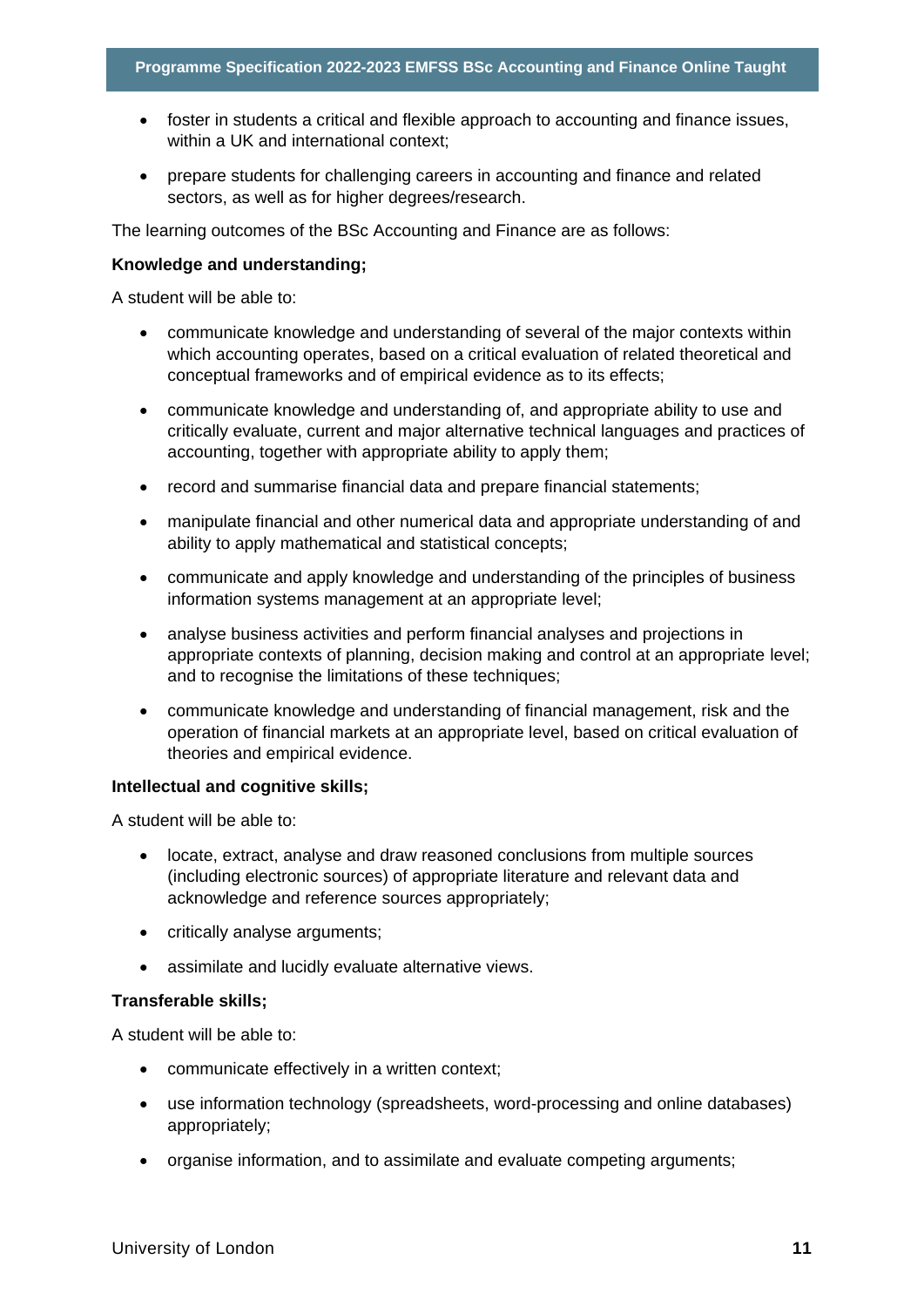- manage their own learning, including working effectively to deadlines;
- be open minded and have a capacity to handle ideas and scrutinise information in critical, evaluative and analytical ways.

#### **Exit qualifications**

Students exiting with a Certificate of Higher Education would expect to:

- have the essential introduction to that subject;
- demonstrate an understanding on the concepts and principles related to their area of study; and
- be able to communicate ideas and findings in a reliable and structured way.

Students exiting with a Diploma of Higher Education would, in addition, expect to:

- develop a greater understanding and a sophistication of thinking as they work through the courses;
- build on their existing knowledge to approach the concepts and principles from a wider context;
- be at a stage where they will have obtained qualities and skills necessary for employment and further study in the area.

#### <span id="page-12-0"></span>**Learning, teaching and assessment strategies**

A student will access course materials on a Virtual Learning Environment (VLE) via desktop, mobile or table devices. Students will also complete assignments on the VLE.

Students will receive academic and technical support on the VLE. Class teachers will guide students through their learning and Student Success Advisors will advise students on progression within the programme.

Students will be required to attend live, online sessions and will be able to collaborate in real time with class teachers and fellow students and be able to engage in dialogue and develop and negotiate conclusions with others – key components in the acquisition of knowledge, understanding and transferable skills.

Written examinations form the greater part of the assessment of the programmes. For each course students will be assessed mainly by written examination. Questions are structured to allow students to demonstrate that they have acquired appropriate knowledge and understanding. The way that students manage data, solve problems, evaluate ideas and the organisational skills they use to structure their written answers allows the standard of intellectual and transferable skills to be assessed.

Assessment criteria for the programme take into account the level at which these skills have been achieved.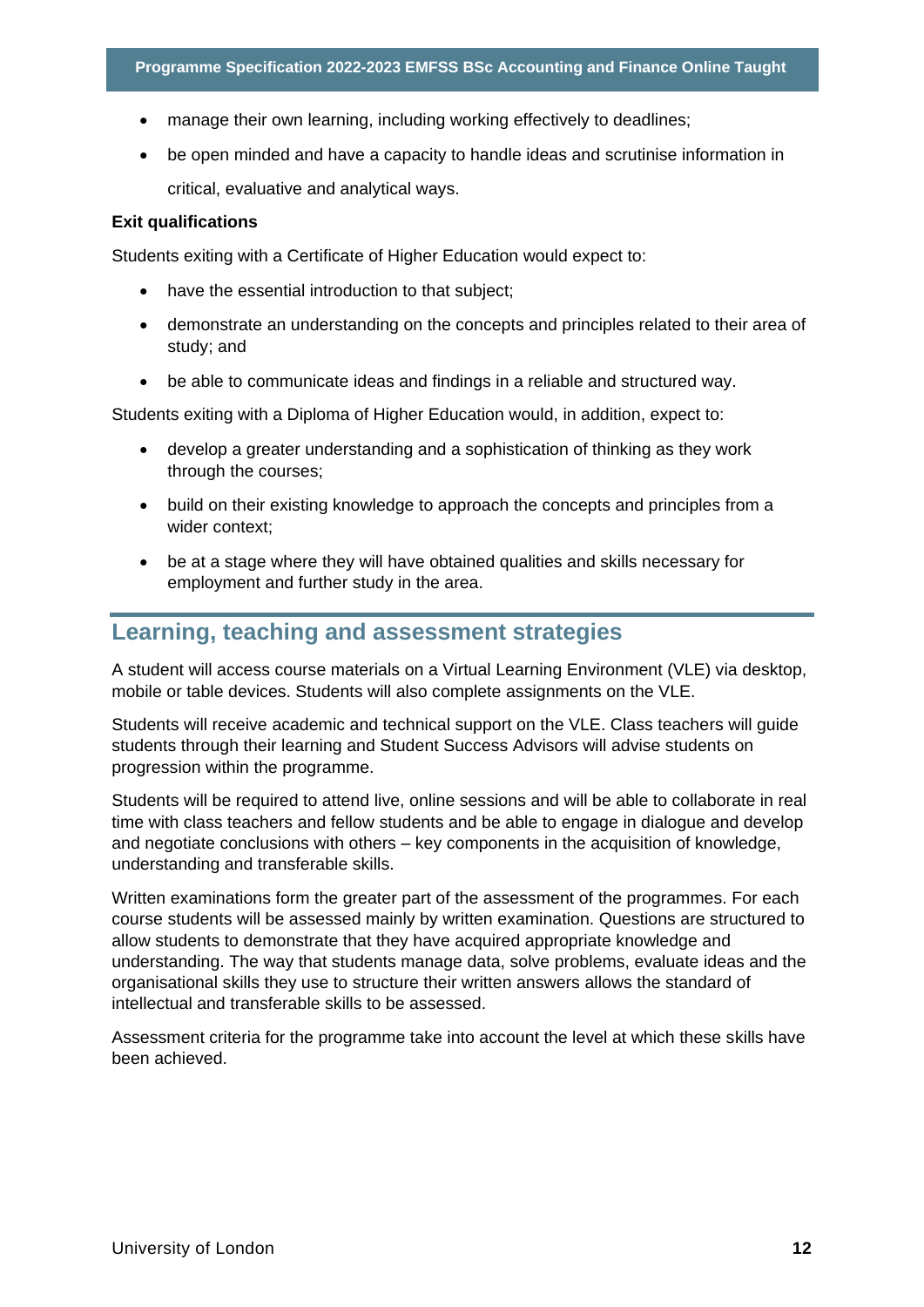## <span id="page-13-0"></span>**P Assessment methods**

In line with our current General Regulations, the University may offer students alternative assessments where necessary. This includes holding online timed assessments in place of written examinations, which are usually held at examination centres.

Aside from a few exceptions, each full course is examined by one three-hour unseen written assessment and each half course by one two-hour unseen written assessment. The assessment of some courses also involves the submission of coursework or a project – in these cases, details are included as part of the course syllabus.

The written examinations take place on two occasions each year, normally commencing in May and October. These are held at established examination centres worldwide.

The first opportunity to be assessed for courses initially studied in the August and November teaching blocks is May of the following year. The first opportunity to be assessed for courses initially studied in the February and May teaching blocks is October of the same year.

Full details of the dates of all assessment are available on the [website.](https://london.ac.uk/current-students/examinations/exam-timetables)

#### <span id="page-13-1"></span>**Student support and guidance**

- The Virtual Learning Environment (VLE) sometimes referred to as Digital Campus: this gives access to materials for each course, including live, online sessions and study support resources.
- A Student Success Advisor will provide advice and guidance throughout your programme.
- A class teacher will facilitate live, online teaching sessions.
- [Student Guide:](https://london.ac.uk/current-students/programme-documents/student-guide) This provides information which is common to all students and gives information about matters of importance from the start of a student's relationship with the University of London through to their graduation.
- [Student Portal:](file://///fileshare/NW-apps/Programme%20Information/Programme%20Specifications/PS%202020-21/2020-2021_Templates/my.london.ac.uk) for accessing student induction, study skills support, student wellbeing advice.
- Recommended reading lists are provided online. Students may need to buy their own textbooks.
- Online discussion areas which allow students to communicate with each other.
- Past examination papers and examiners' commentaries. These provide an indication of the format of examinations and course-level feedback on completed assessments.
- [Programme Regulations:](http://www.londoninternational.ac.uk/regs) these are a set of rules which apply to your programme students are responsible for ensuring they are familiar with the regulations for their programme.
- [The Online Library](http://onlinelibrary.london.ac.uk/) provides a range of e-books, along with full-text and multidisciplinary databases where journal articles, book reviews and reports can be found. The Online Library also has a dedicated homepage for EMFSS students.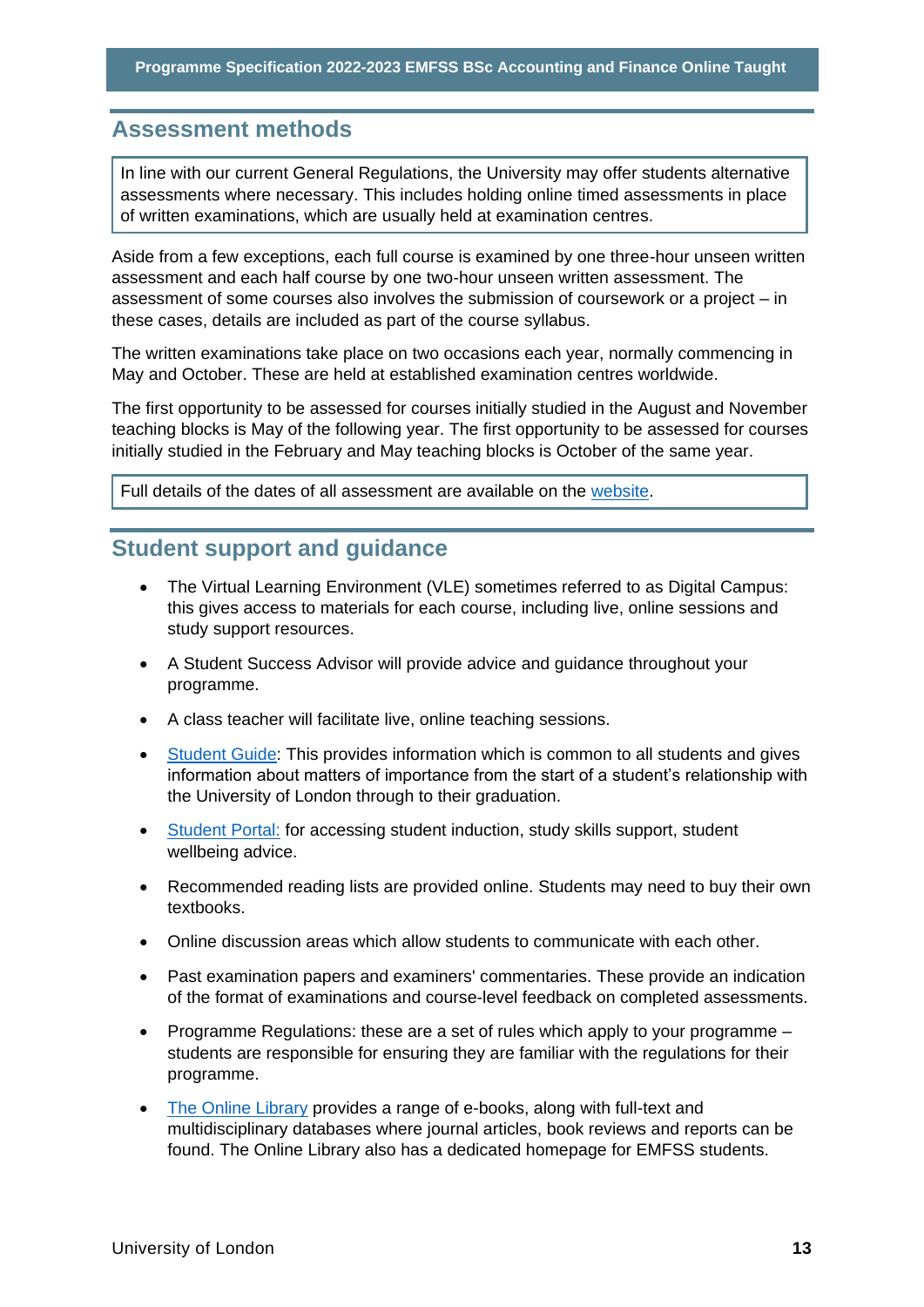- University of London library: Registered students may use the resources located within the Senate House library (for a small additional fee).
- A University of London email account and web area for personal information management.

#### <span id="page-14-0"></span>**Quality evaluation and enhancement**

The University of London delivers the majority of its flexible and distance learning programmes through a collaboration between the University of London Worldwide and member institutions of the University of London. However some of the flexible and distance learning programmes draw solely on academic input from the University of London, and are delivered without academic lead by a member institutions. The policies, partnerships (where applicable) and quality assurance mechanisms applicable for the programmes are defined in the following key documents: The Quality Framework, the Quality Assurance Schedules, Guidelines for Examinations, General Regulations and, for each programme, programme specific regulations.

#### **Awards standards**

All University of London qualifications have to align with the Frameworks for Higher Education Qualifications of UK Degree-Awarding Bodies to assure appropriate standards for each qualification. In addition, every programme that is developed by a member institution of the University of London (or a consortium with representation by more than one member institution) will be developed to the same standard as would be applied within the institution concerned. Proportionate and robust approval procedures, including external scrutiny and student engagement are in place for all programmes. Learning materials are written and all assessments are set and marked by academic staff who are required to apply the University's academic standards.

#### **Review and evaluation mechanisms**

Some of the key mechanisms in place to assure the standards of all University of London qualifications and the quality of the student experience, include:

- Annual programme reports: produced for all programmes in order to review and enhance the provision and to plan ahead;
- Independent external examiners: submit reports every year to confirm that a programme has been assessed properly and meets the appropriate academic standards;
- Annual student information statistics: prepared for all systematic reporting within the University of London;
- Periodic programme reviews: carried out every 4-6 years to review how a programme has developed over time and to make sure that it remains current and up-to-date.

Improvements are made as necessary to ensure that systems remain effective and rigorous.

#### **Student feedback and engagement**

The principal channel for collecting feedback from students is the Student Experience Survey. Carried out every two years, this collects feedback from the student body on a range of topics relating to the student lifecycle. The results are analysed externally and then considered in a number of different ways, including by the programme team, principal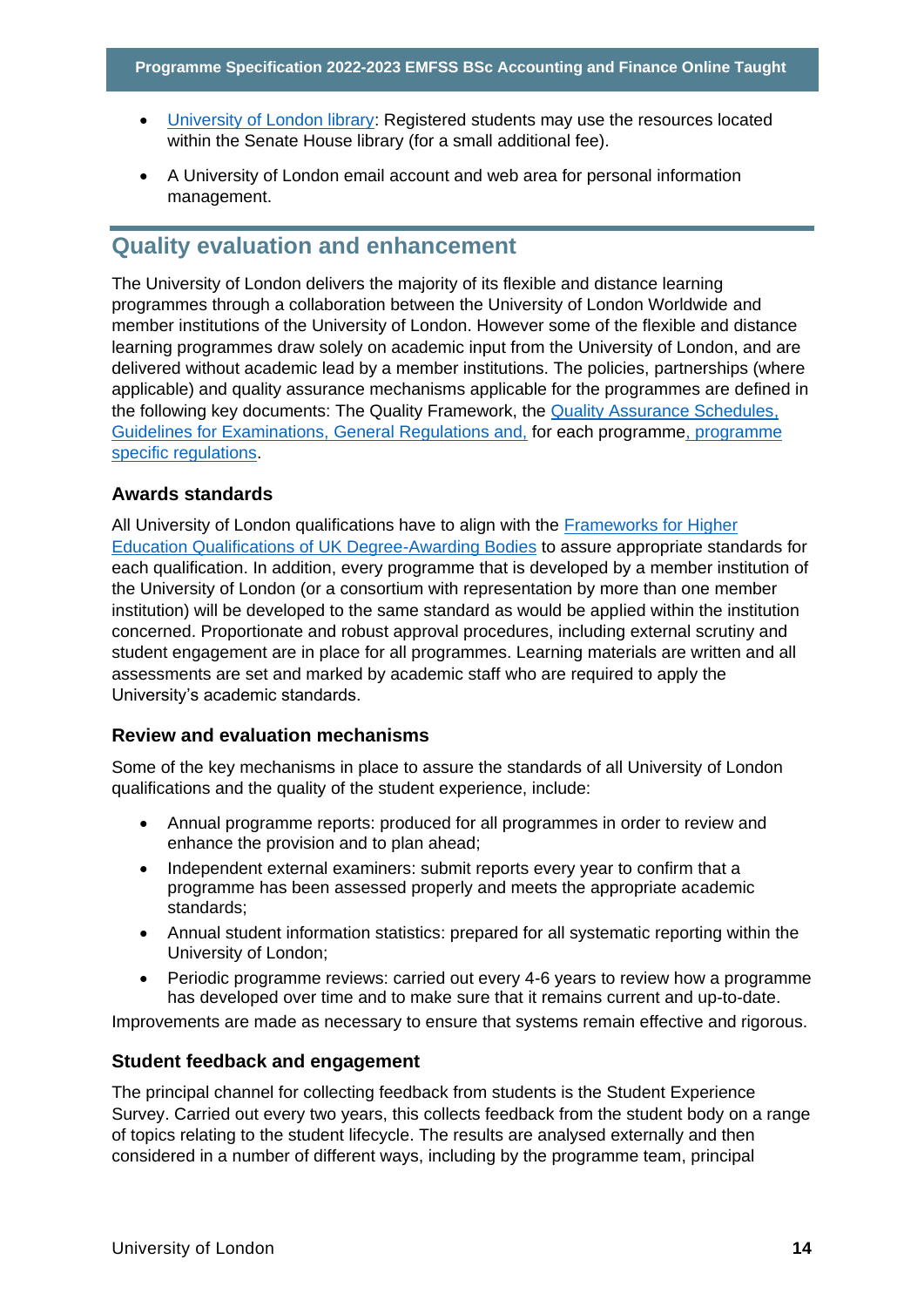committees and the senior leadership team. Details of any resulting actions taken are published on the Virtual Learning Environment and the Student Portal.

Additionally, on completion of their programme of study students will be invited to take a survey that seeks to measure what they have gained from their studies.

There are also opportunities for students to get involved in governance. An undergraduate and postgraduate student member is appointed by the University to the majority of committees through an annual appointment round. Some programmes also recruit student members at the programme level. Students are frequently invited to take part in quality review processes such as Periodic Programme Reviews, Programme approval, Thematic Reviews, MOOC review panels and ad hoc focus groups. Opportunities such as these are advertised through social media and on the website. More information can be found on the website.

Students can also apply to join the Student Voice Group, which meets four times a year to consider initiatives for enhancing student experience. Notes from these meetings are published on the Student Portal.

#### <span id="page-15-0"></span>**After graduation**

#### **Further study**

Successful completion of an EMFSS programme may serve as preparation for students who wish to go on to take further study in the subject area – whether to be undertaken at LSE or elsewhere.

Successful completion of a degree may allow a student to progress to postgraduate study in the degree field or a related area or to undertake further professional qualifications.

#### **Graduate employment routes**

Graduates of the EMFSS programmes will have a sound basis for careers in a wide range of areas from major corporations to small businesses, government organisations, the voluntary sector, international organisation and the media.

BSc Accounting and Finance graduates may particularly consider the following areas:

- Accounting professions
- Investment banking
- Management consultancy
- Financial management
- Investment analysis and management

#### **The Alumni Network**

Upon graduation, students automatically become part of the University of London alumni community, a diverse global network of more than one million graduates in over 180 countries, providing lifelong links to the University and to each other.